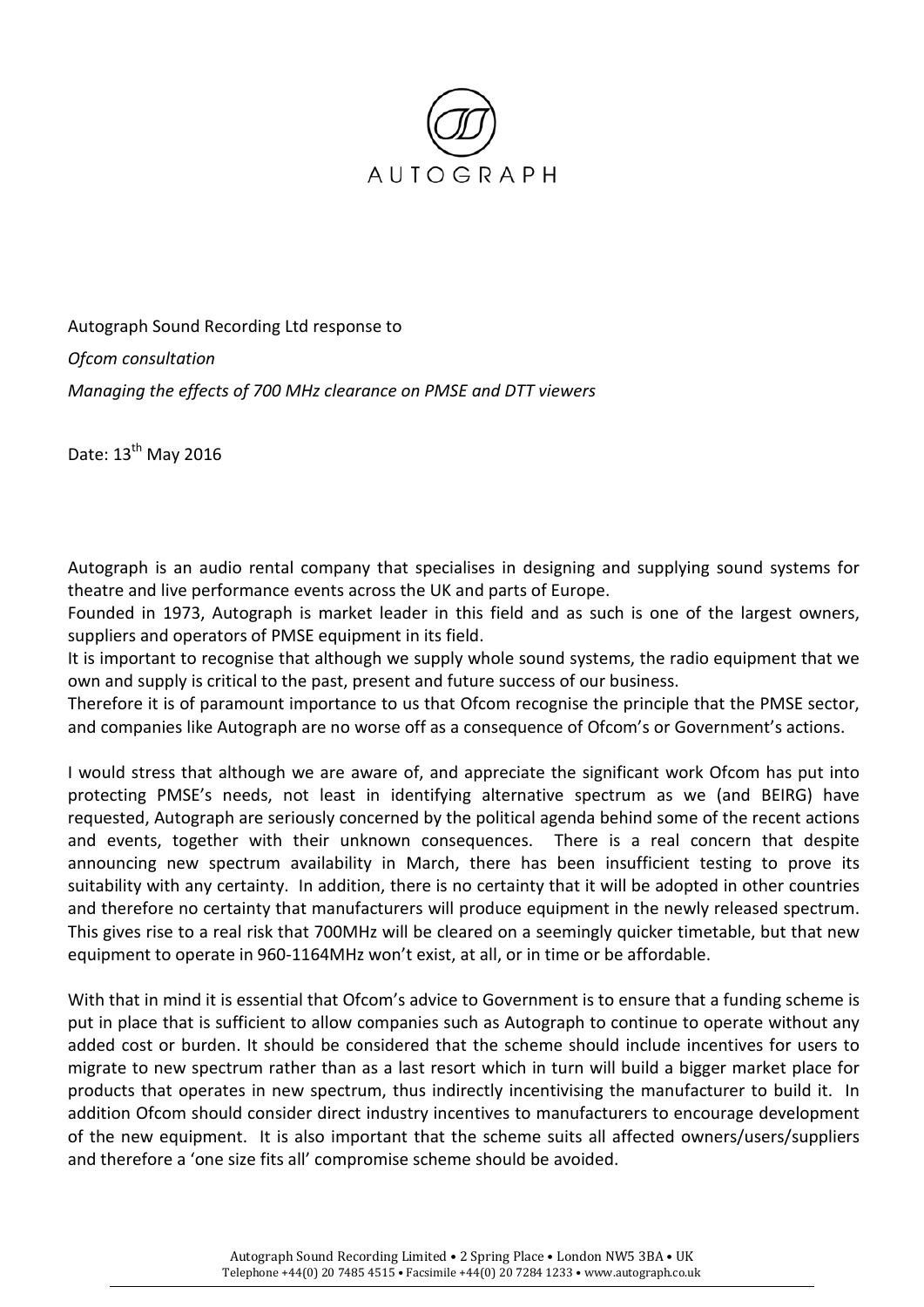

The scheme should be structured to cover ANY equipment in full that is affected (directly or indirectly) by the 700MHz clearance. There are many complex issues to do with the transient use of PMSE equipment, especially in touring theatre, with regard to planning and sharing from venue to venue according to the interleaved spectrum availability. This situation will become more prevalent post 700MHz clearance as the remaining spectrum gets more congested and we have only seen partial information on what that white space map looks like. In addition due to complexities of sharing DME spectrum, this patchwork white space map will be even more convoluted, and we have not seen this information to date. So the total amount of spectrum available to us in any given venue/location is as yet unknown. Again due to the likely complexities and geographical variations the frequency planning and therefore equipment availability planning will get harder and is very likely to lead to more equipment, of a likely more expensive type, being required for the large, more complex productions that the PMSE sector produce. This is highly significant to Autograph as the vast majority of our work falls into that category. This will impact on our costs, the producers costs and in some extreme touring cases render certain venues unviable for touring and therefore significantly impact the theatre's finances and the economy in that location. (Based on information to date the most obvious example being Bristol.)

If the funding scheme does not adequately address the real world requirements then the PMSE sector, and its component parts will be 'worse off' and therefore the principle of 'ensuring that the sector is no worse off' will have failed.

Therefore we would request that following this consultation there is further engagement with BEIRG and some key users to discuss the framework for any scheme PRIOR to Ofcom forwarding any suggestions to Government.

Autograph agrees with the categories of equipment that have been identified but points out the significant differences between this clearance and the situation with 800MHz clearance as this will require a more wholesale approach to replacing whole systems as opposed to just changing modules or units for like for like. This is because it will be technically hard (or perhaps impossible), and creatively unacceptable, to mix and match old (and possibly obsolete) technology with new, and in order to adopt the new spectrum fully, we will need to ensure the new product is also produced in the remaining 470MHz to 694MHz range and that the scheme covers racks, antenna systems, splitters, capsules, paired devices such as base stations and belt packs of duplex comms systems and all ancilliary items associated with the whole system.

As previously mentioned, without the full white space picture, it is not possible to fully identify all affected equipment at this stage. Equally, for the same reason it should be recognised that some companies, Autograph included, have to continue buying new equipment right up to the point at which we know where we can operate (i.e. subject to full online planning portals showing whitespace in all areas of spectrum), that new equipment will exist, at what price and technically how it will be used.

The sector's requirements in terms of functionality and performance of equipment can vary from one area to another. I.e. theatre users requirements differ from broadcast users and therefore the time for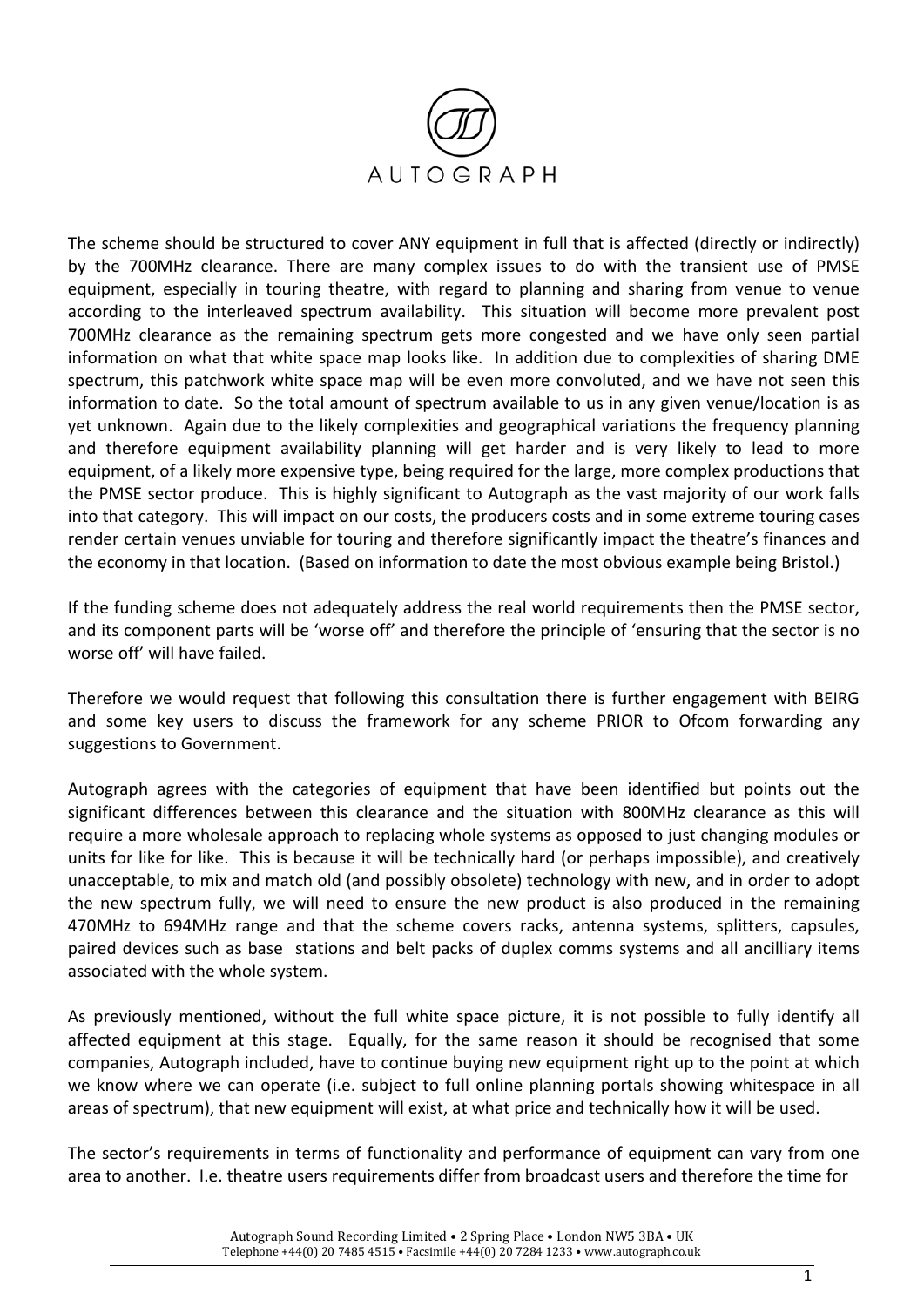

products to be launched, demonstrated, tested and trialled by the users and specifiers is a long and somewhat subjective process.

As a result there can be no 'cut-off' point for new equipment to be dis-allowed.

In addition it is important that the scheme recognises the additional costs of the changeover programme. In the case of 800MHz clearance, the planning, programming, administration and logistics cost in the region of 7.5% of the claim value. It is anticipated that due to some of the complexities outlined above, the costs associated with 700MHz clearance will be higher.

## Answers to Questions

## *Q14: Have there been any developments since 2014 which would affect our estimate of the amount of equipment that PMSE users will need to replace as a result of 700 MHz clearance?*

Autograph agrees with the categories of equipment that have been identified but point out the significant differences between this clearance and the situation with 800MHz clearance as this will require a more wholesale approach to replacing whole systems as opposed to just changing modules or units for like for like. This is because it will be technically hard (or perhaps impossible), and creatively unacceptable to mix and match old (and possibly obsolete) technology with new, and in order to adopt the new spectrum fully, we will need to ensure the new product is also produced in the remaining 470MHz to 694MHz range and that the scheme covers racks, antenna systems, splitters, capsules, paired devices such as base stations and belt packs of duplex comms systems and all ancilliary items associated with the whole system.

I believe that the volume of equipment affected at the higher end of the scale (i.e. large events, theatre productions) will be greater than estimated because of the knock-on effects associated with planning, compatibility of technologies etc. The scheme should be structured to cover ANY equipment in full that is affected (directly or indirectly) by the 700MHz clearance. There are many complex issues to do with the transient use of PMSE equipment, especially in touring theatre, with regard to planning and sharing from venue to venue according to the interleaved spectrum availability. This situation will be come more prevalent post 700MHz clearance as the remaining spectrum gets more congested and we have only seen partial information on what that white space map looks like. In addition due to complexities of sharing DME spectrum, this patchwork white space map will be even more convoluted, and we have nit seen this information to date. So the total amount of spectrum available to us in any given venue/location is as yet unknown. Again due to the likely complexities and geographical variations the frequency planning and therefore equipment availability planning will get harder and is very likely to lead to more equipment, of a likely more expensive type, will be required for the large more complex productions that the PMSE sector produce. This is highly significant to Autograph as the vast majority of our work falls into that category. This will impact on our costs, the producers costs and in some extreme touring cases render certain venues unviable for touring and therefore significantly impact the theatre's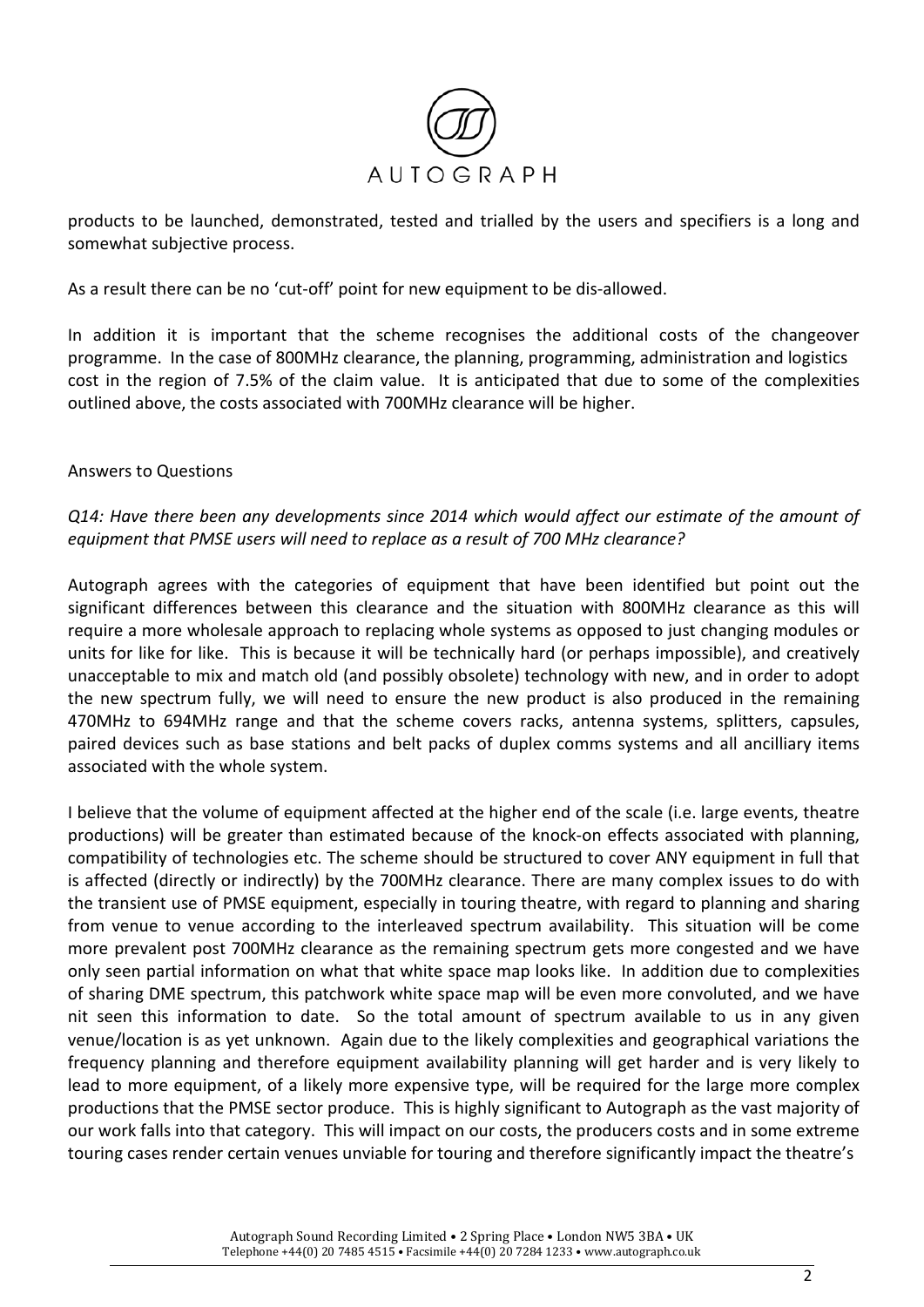

finances and the economy in that location. (Based on information to date the most obvious example being Bristol.)

*Q15: Are you aware of any developments since the 2014 Statement that would affect our cost estimates?* 

Autograph disagrees with the assumption that no new 700MHz equipment has been, or needs to be purchased since 2014.

As previously mentioned, without the full white space picture, it is not possible to fully identify all affected equipment at this stage. Equally, for the same reason it should be recognised that some companies, Autograph included, have to continue buying new equipment right up to the point at which we know where we will can operate (i.e. subject to full online planning portals showing Whitespace in all areas of spectrum) and that new equipment will exist, at what price and technically how it will be used. The sectors requirements in terms of functionality and performance of equipment can vary from one area to another. I.e. theatre users requirements differ from broadcast users and therefore the time for products to be launched, demonstrated, tested and trialled by the users and specifiers is a long and somewhat subjective process.

As a result there can be no 'cut-off' point for new equipment to be dis-allowed.

We believe there are some inaccuracies in the cost assumptions of the cost per channel of the high end equipment we use. Clearly different companies may buy more than others so there will be variance for volume or purchasing power, but the average price of systems we buy with wide tuning ranges, etc would be closer to £4,000 per channel in use. That allows for a 'large user' discount on existing technology and includes a significant investment in spare equipment to maintain the productions, amortised over the number actually used in the show and therefore actual numbers of licensed frequencies – i.e. a show with 36 radios in use in performance, might have 36 frequencies licensed but perhaps 40 units actually on the show but our assumptions are based on total equipment based on the show divided by 36 in use. These costs also include peripherals required to make the system work – antennas, splitters, cables, etc

## *Q16: Do you have any information or evidence of the likely unit cost of new equipment which operates in the 960-1164 MHz band?*

We believe that the timing of the statement confirming the intention to make the 960-1164MHz band available for PMSE being  $10^{th}$  March 2016, makes it far too early to know the cost of any new equipment that may be developed to operate in this new band.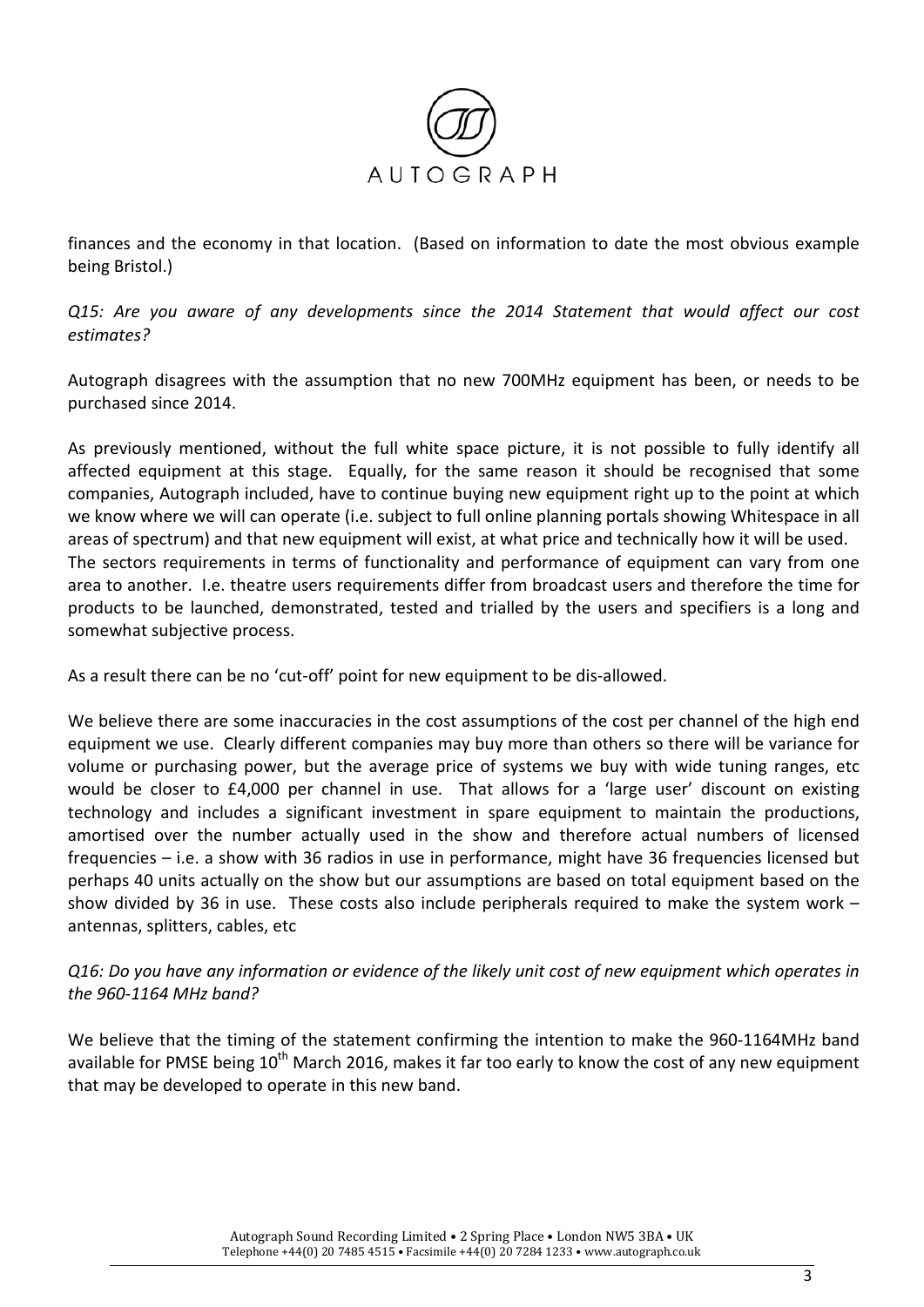

We think it is likely to be more expensive because it will need to be much more sophisticated than current UHF equipment in order to operate successfully in the band. The 960-1164MHz band presents a harsher and more challenging spectrum environment than the current UHF bands, and will require more advanced filtering techniques which will entail greater costs, as well as more testing and set up time as it will be a new system/technology.

In order to fully realise the needs of the sector and fulfil Ofcom's goals for efficiency of use, we expect that equipment will need to cover the entire 200MHz spectrum range in order to be usable in different parts of the country. Unless Ofcom is offering incentives or grants to manufacturers to produce equipment across 470MHz to 1164MHz it will be a narrow market and therefore prices will be higher.

Finally, manufacturers do not yet know how equipment will be configured in order to coexist with DME and other services already in the band. It is clearly essential that safety-of-life services operating in the band are protected from harmful interference, which may necessitate the use of safeguards against unlicensed use of PMSE equipment. Depending on the complexity of any such systems, the price of equipment may increase further.

In order to co-exist with DME the systems may be more complex in terms of filtering and antenna systems so it is very likely that any new equipment will be more expensive to produce than traditional UHF equipment and that this additional cost will, by necessity, be passed on to consumers. In addition the implementation may be more complex so require time and expertise, so funds should be set aside for training of personnel or engagement of specialist RF engineers on a short term and possibly long term basis

*Q17: Have we correctly identified the main categories of PMSE user that 700 MHz clearance will affect? If not, please provide examples of stakeholders which do not fit broadly into any of the groups mentioned.* 

Broadly yes, but some further analysis of who is in which sector may be worthwhile to ensure no one is missed.

*Q18: Do you have any comments on our assessment of the proportion of equipment the different user types account for?* 

Its very hard for us to know, but many of the others points raised within this response might suggest that the overall amounts of affected equipment might be higher than your assumptions so far.

*Q19: In addition to any information provided in response to the survey, do you have any other evidence as to how clearance may financially affect each of the different categories of PMSE equipment owner identified above?*